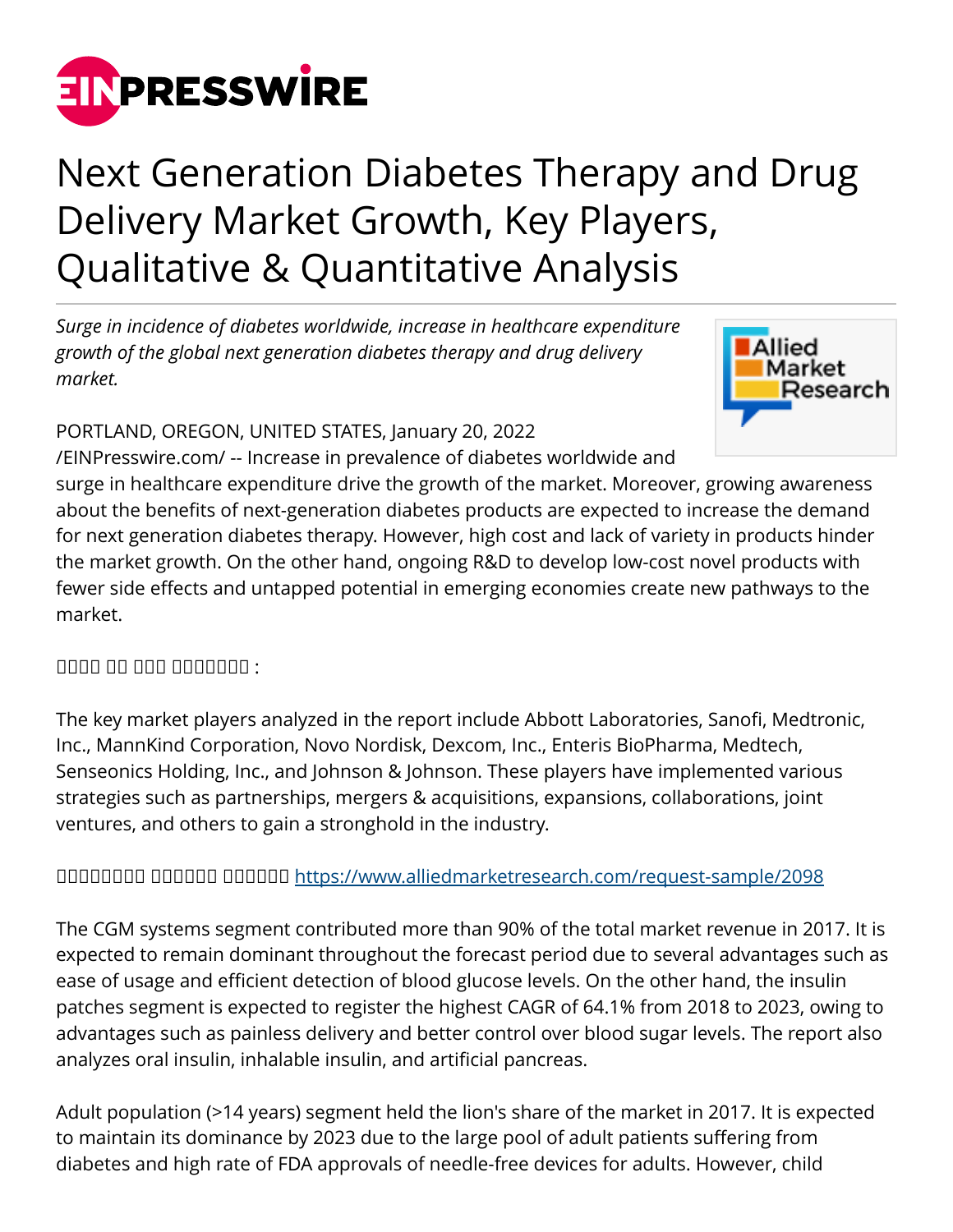population (≤14 years) segment would register the highest CAGR of 44.6% from 2018 to 2023, owing to the rise in incidence among child population, rapid development of drug delivery devices for children, and surge in demand for therapeutic devices for children.

The Type 2 diabetes segment held the major share in 2017, accounting for nearly nine-tenth of the total market revenue. This segment is expected to register the highest CAGR of 41.2% from 2018 to 2023, owing to the presence of large patient population base and availability of a plethora of drug delivery products. The report also analyzes type 1 diabetes indication.

ᵀᵂᵂ ᵀᵂᵂᵁᵂᵁᵂᵁ ᵀᵂᵂᵂᵂᵂᵃ <https://www.alliedmarketresearch.com/purchase-enquiry/2098>

Diagnostics/clinics segment accounted for nearly half of the total market revenue in 2017 and is expected to remain dominant throughout the forecast period. This is attributed to the increase in preference for buying healthcare products from diagnostic centers and clinics. However, the home healthcare segment would grow at the fastest CAGR of 50.6% from 2018 to 2023, owing to advancement in drug delivery systems such as inhalable and oral insulin, which ensure ease of administration in home care settings. The report also analyzes the ICUs segment.

UQU QUQQQQ QQQQQ [https://www.alliedmarketresearch.com/next-generation-diabetes](https://www.alliedmarketresearch.com/next-generation-diabetes-therapy-and-drug-delivery-market)[therapy-and-drug-delivery-market](https://www.alliedmarketresearch.com/next-generation-diabetes-therapy-and-drug-delivery-market) ᵁᵁᵂᵁᵂᵁᵁ ᵁᵁᵂᵂᵂᵂᵂ:

[Enzymes Market](https://www.alliedmarketresearch.com/enzymes-market)

[Neurological Biomarkers Market](https://www.alliedmarketresearch.com/neurological-biomarkers-market)

ᵀᵁᵀᵀᵁᵀ- ᵀ ᵁᵂᵁᵂᵁᵂᵂᵂᵂᵂᵂᵂ-ᵀᵁᵂᵁᵁ ᵀᵂᵁᵂᵁᵂᵃ (ᵀᵂᵁᵂᵂᵂᵂ ᵂᵂ-ᵁᵁᵂᵁᵂᵁ, ᵂᵂᵁᵂᵁᵂᵂᵂᵂᵂᵂᵂ-ᵁᵁᵂᵁᵁ ᵂᵂᵂᵁᵂᵂᵂ ᵂᵂᵁᵁᵂ) ᵀᵁᵁᵁᵂᵁᵁ ᵁᵃ ᵀᵂᵂᵂᵁᵁ ᵀᵁᵂᵂᵁᵂ ᵁᵁᵂᵁᵁᵂᵁᵂ:

AMR introduces its online premium subscription-based library Avenue, designed specifically to offer cost-effective, one-stop solution for enterprises, investors, and universities. With Avenue, subscribers can avail an entire repository of reports on more than 2,000 niche industries and more than 12,000 company profiles. Moreover, users can get an online access to quantitative and qualitative data in PDF and Excel formats along with analyst support, customization, and updated versions of reports.

 $\Box$ ᵀᵂᵂ ᵂᵂᵂᵁ ᵁᵁᵂᵁᵂᵂᵂ, ᵁᵂᵂᵂᵂᵃ ᵂᵂᵁ ᵂᵂᵂᵂ:<https://www.alliedmarketresearch.com/library-access>

 $^{\text{nd}}$ 

Allied Market Research (AMR) is a full-service market research and business-consulting wing of Allied Analytics LLP based in Portland, Oregon. Allied Market Research provides global